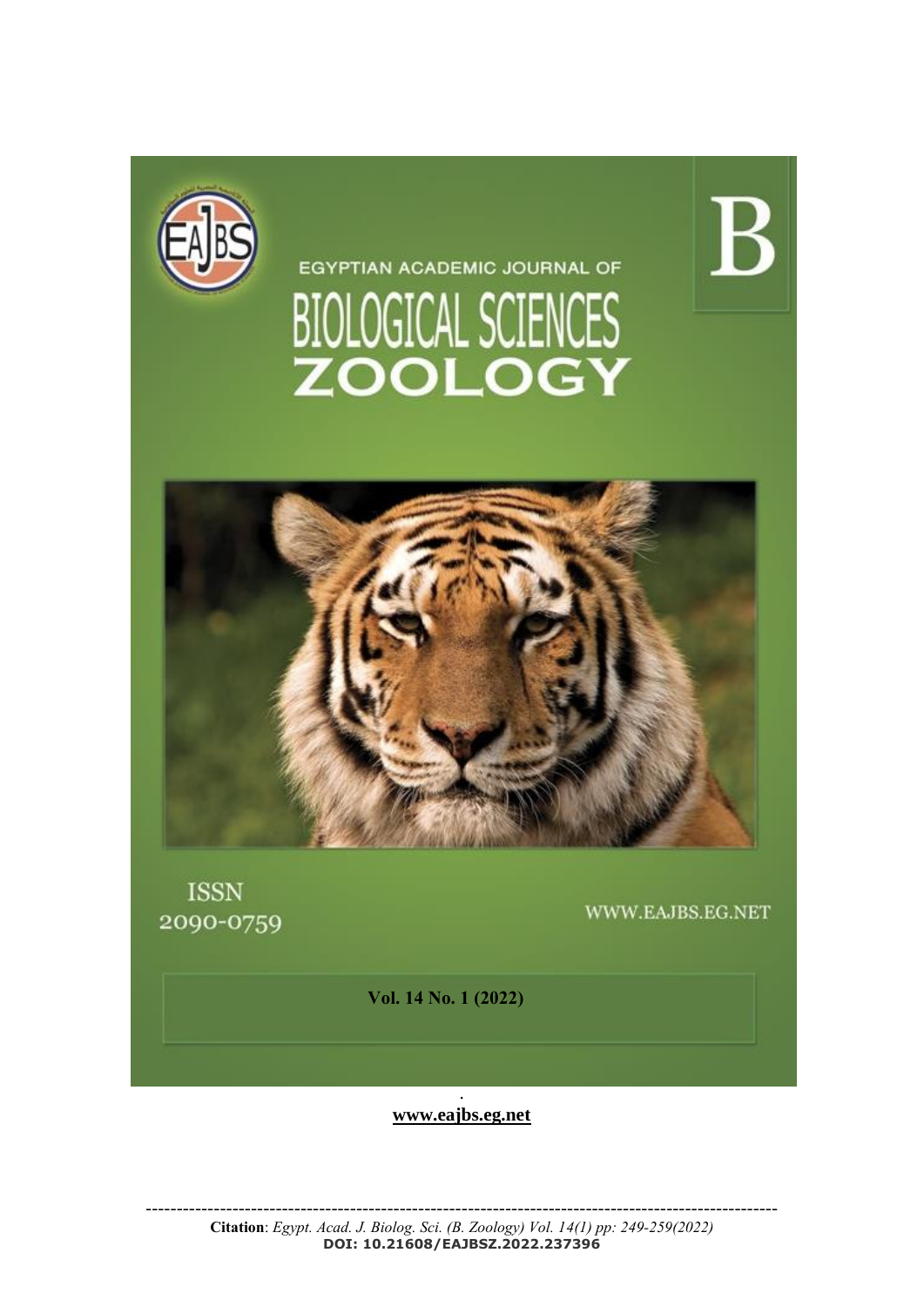**Egypt. Acad. J. Biolog. Sci., 14(1): 249-259 (2022) Egyptian Academic Journal of Biological Sciences**  $\blacksquare$ **B. Zoology ISSN: 2090 – 0759 <http://eajbsz.journals.ekb.eg/>**



**Biodiversity and Distribution of Lizards in Jazan area, Kingdom of Saudi Arabia**

**Yatimi, Khayrah\* and Fathy, Samah M.**

**\_\_\_\_\_\_\_\_\_\_\_\_\_\_\_\_\_\_\_\_\_\_\_\_\_\_\_\_\_\_\_\_\_\_\_\_\_\_\_\_\_\_\_\_\_\_\_\_\_\_\_\_\_\_\_\_\_\_\_\_\_\_\_\_\_\_\_\_\_\_\_**

1-Biology department, faculty of science, Jazan University, Jazan, Saudi Arabia. 2-Zoology Department, Faculty of Science, Fayoum University, Fayoum, Egypt **E-mail\* :** [khayrahy@gmail.com](mailto:khayrahy@gmail.com) **-** [samahfathy1972@gmail.com](mailto:samahfathy1972@gmail.com)

## **ARTICLE INFO ABSTRACT Article History**

Received:8/4/2022 Accepted:16/5/2022 Available:18/5/2022 ----------------------

*Keywords*: Biodiversity, Lizards, Jazan, Kingdom of Saudi Arabia.

 **Background:** Jazan region is one of the most important areas of the Kingdom that is located in the southwest of the country. It is considered one of the richest areas in biodiversity and it encompasses a large group of lizards belonging to different families. The aim of the current research is to survey different types of lizards in Jazan.**Materials and Methods:** Lizards were collected from Al-Aradha, AL-tuwal and Damad by hand capturing between dawn and midmorning, or shortly before sunset.**Results:** In this work, eight species belonging to four families (Camaeleonidae, Scincidae, Gekkonidae, and Agamidae) were collected and identified. Most of the gathered species belong to the family Gekkonidae.**Conclusions:** The widespread of species belonging to the family Gekkonidae may be attributed to the ability of these species to withstand various climatic conditions and to live in different habitats using the available facilities to survive and broadly distribute.

# **INTRODUCTION**

 Reptiles are a standout amongst the most essential taxa, particularly in hot nations which are considered biomarkers of changes in condition and atmosphere. Reptiles generally have a low capacity to weather changes in natural surroundings and dispersal being especially subject to ecological conditions for survival; they are subsequently pointer types of living space and atmosphere. Few have really advanced adjustment idiosyncrasies to life in the Sahara abandon (Abuzinada *et al*., 2004; Masood, 2012b). In addition, reptiles are richer in the tropics and subtropics than in the mild zones. The reptile's dry, thickened cornfield skin is appropriate for these atmospheric circumstances as well as natural surroundings and shields the creatures from stuns and dangers of hydration (Capula, 1989; Abd Rabou *et al.,* 2007).

 The kingdom of Saudi Arabia is a generous country with various geography and characteristic environment. Moreover, its geological territory among tropical and warm temperature zone makes the country an intriguing one in supporting rich and separated fauna (Al-Sadoon, 2010; Al-Sadoon *et al.,* 2016). One of the most important features that recognize Saudi Arabia is the biodiversity of its animal fauna (Masood, 2012a). The kingdom is well known for its biological diversity to an extent that it has been signified by its preservation of various species all over Saudi (Abuzinada *et al.,* 2004; Masood,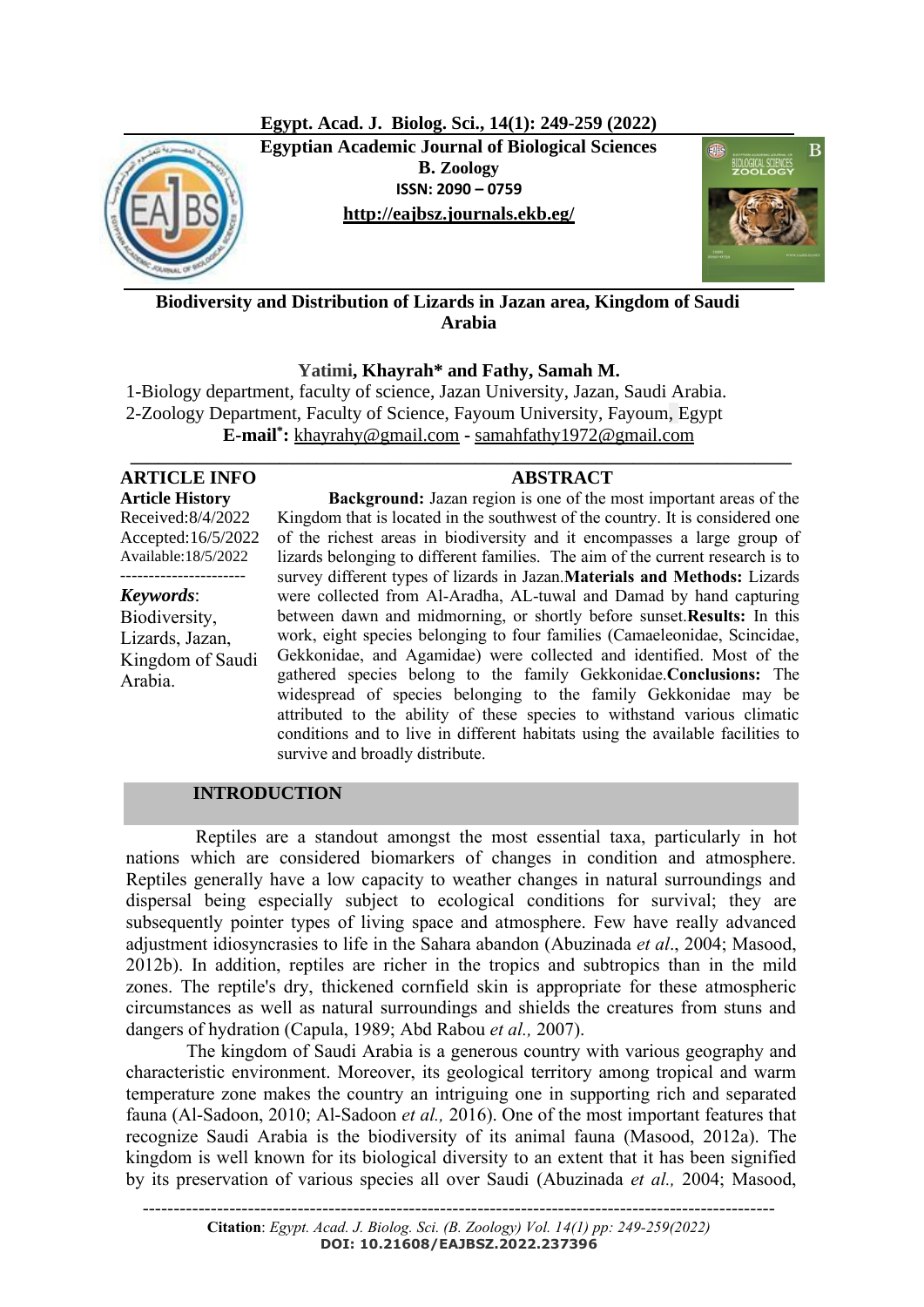2012a). Hardly any investigations have been done on the different assortment of lizards of Saudi Arabia. Past explores have depicted little aggregations of lizards from different areas in Saudi Arabia, including the Southern Hejaz (Farag and Banaja, 1980), Eastern Arabia and Northeastern Arabia (Mandaville, 1967), Central Arabia (Al-Sadoon, 1989), Riyadh region (Al-Sadoon, 1988) and Al-Hassa region (Al-Sadoon *et al.,* 1991; Al-Sadoon, 2010; Al-Sadoon *et al.,* 2016).

 Notwithstanding, the way that Jazan region has, in particular, the examinations of lizards fauna in Jazan territory remains ineffectually mulled over and information about them are insufficient (Farag and Banaja, 1980). Jazan is one of the wealthiest zones of the Kingdom of Saudi Arabia with creature biodiversity, where the region is portrayed by the proximity of significant get-together wild animals that have a place with different families (Masood, 2012b). It was recorded that lizards are descendants of ancient reptiles with variable shapes due to dry conditions that had occurred million years ago (Masood, 2012b). Since lizard families have a tendency to be environmentally particular, it is in this manner not shocking that the structure of lizard groups on various landmasses shifts so significantly (Vitt and Pianka, 2005; Melville *et al.,* 2006).

 Lizards usually have little heads, long bodies and long tails. With such a large number of types of lizards, it's reasonable that they arrive in a wide assortment of sizes. Lizards are discovered everywhere throughout the world in relatively every kind of landscape. Some live in trees; others want to live in vegetation on the ground, while others live in deserts among rocks. Most reptiles including lizards are dynamic throughout the day. They are merciless creatures, which implies their dependence on their condition to warm their bodies. They utilize the warmth of the sun to raise their body temperatures and are dynamic when their bodies are warm. The sun additionally enables them to deliver vitamin D. Their days are spent sun-showering on rocks, chasing for nourishment, or sitting tight for sustenance and determining the direction. A few lizards are regional, while others can, without much of a stretch, live with many different reptiles of a wide range of animal types. Other than mating times, most lizards are not social with few exceptions (Greenie, 2003). The present article centers on the lizards of Jazan area and is seen as one of the earliest studies that outline different types of lizards in Jazan. This examination intends to give basic information, examination, riches, characteristic depiction, and status of lizards of Jazan region, Saudi Arabia.

## **MATERIALS AND METHODS**

 Jazan area is with coordinates (16.5˚-17.0˚N 42.0˚- 43.8˚ E). Jazan region lies in the Southwestern piece of Saudi Arabia. It is bounded by Asir from the north and east, the Red Sea from the west while from the south and south-east was bordered by the Republic of Yemen, with a total area of  $13.500 \text{ km}^2$  (Al-Farraj, 2008) (Fig. 1).

 Jazan is an area that is characterized by habitat variation, including Sandy habitat, Mountain habitat, Sabkha (Qa'a) habitat and Wetland habitat. The climate in the Jazan region is dry weather in winter, while rain ordinarily falls during the autumn and summer seasons, May-July and September-November (Sallam *et al.,* 2013). The annual rate of rain is up to 300 mm. yearly and the mean temperature is  $28\degree C$  with Average year-round humidity is 62% (Al-Farraj, 2008). In our study, most areas were visited during winter and spring (January–April 2018) to collect animals under various climatic conditions. The most favorable time for the collection was when the environmental conditions were most suitable for the presence of animals. Two field visits were made to different locations in Jazan region of Saudi Arabia. The animals were mostly observed and collected between dawn and midmorning, or shortly before sunset. Animals were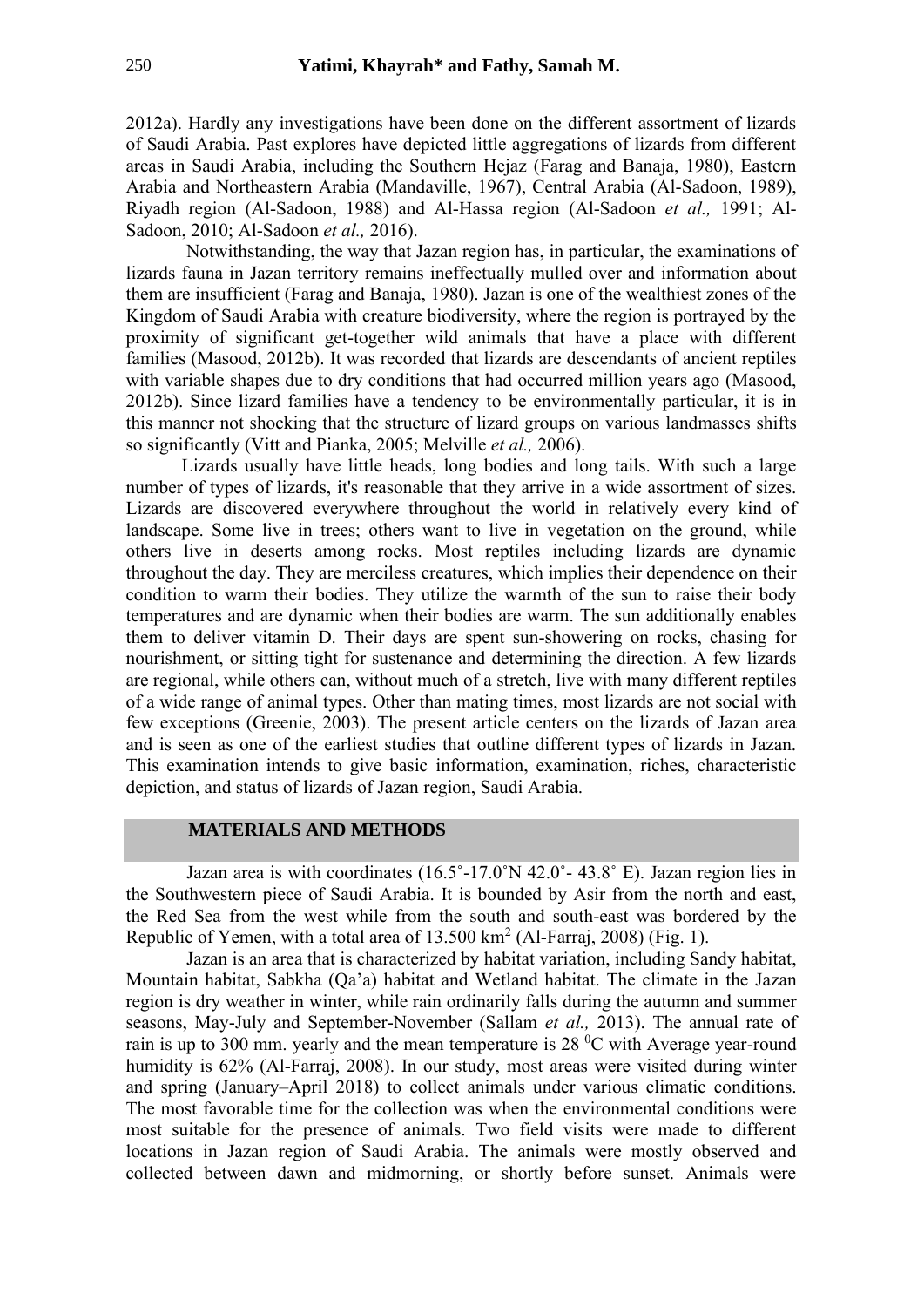collected by hand capturing method during this survey. Lizards were identified by the author based on previous experience and using the keys of Arnold (1986). Live animals were narcotized and then frozen at 4C at Biology Department, Faculty of Science, Jazan University, Jazan.



**Fig. 1: A map showing Jazan**

## **RESULTS**

 In the current study, all species were gathered from Al-Aradha, AL tuwal and Damad.

# **Family: Camaeleonidae**

# **Genus:** *Chamaeleo Laurenti,* **1768**

*Chamaeleo Calyptratus*

**Common Name:** Veiled or Yemen Chameleon.

 Chameleons are a unique type of lizard. It has several exceptional characteristics such as a long projectable tongue, independently movable eyes, prehensile feet, and the ability to change its skin coloration. *Chamaeleo calyptratus* is large-sized lizard (Fig. 2). Males are with a total length of 62 cm (TL) and 20–30 cm snout-vent length (SVL), while females' length is about 45 cm TL besides their SVL is 10–20 cm (Schmidt, 2001). It is also commonly known as Yemen Chameleon or veiled Chameleons which is commonly distributed in the Arabian Peninsula along the south and southwestern Yemen as well as in southwestern Saudi Arabia (Tilbury, 2010).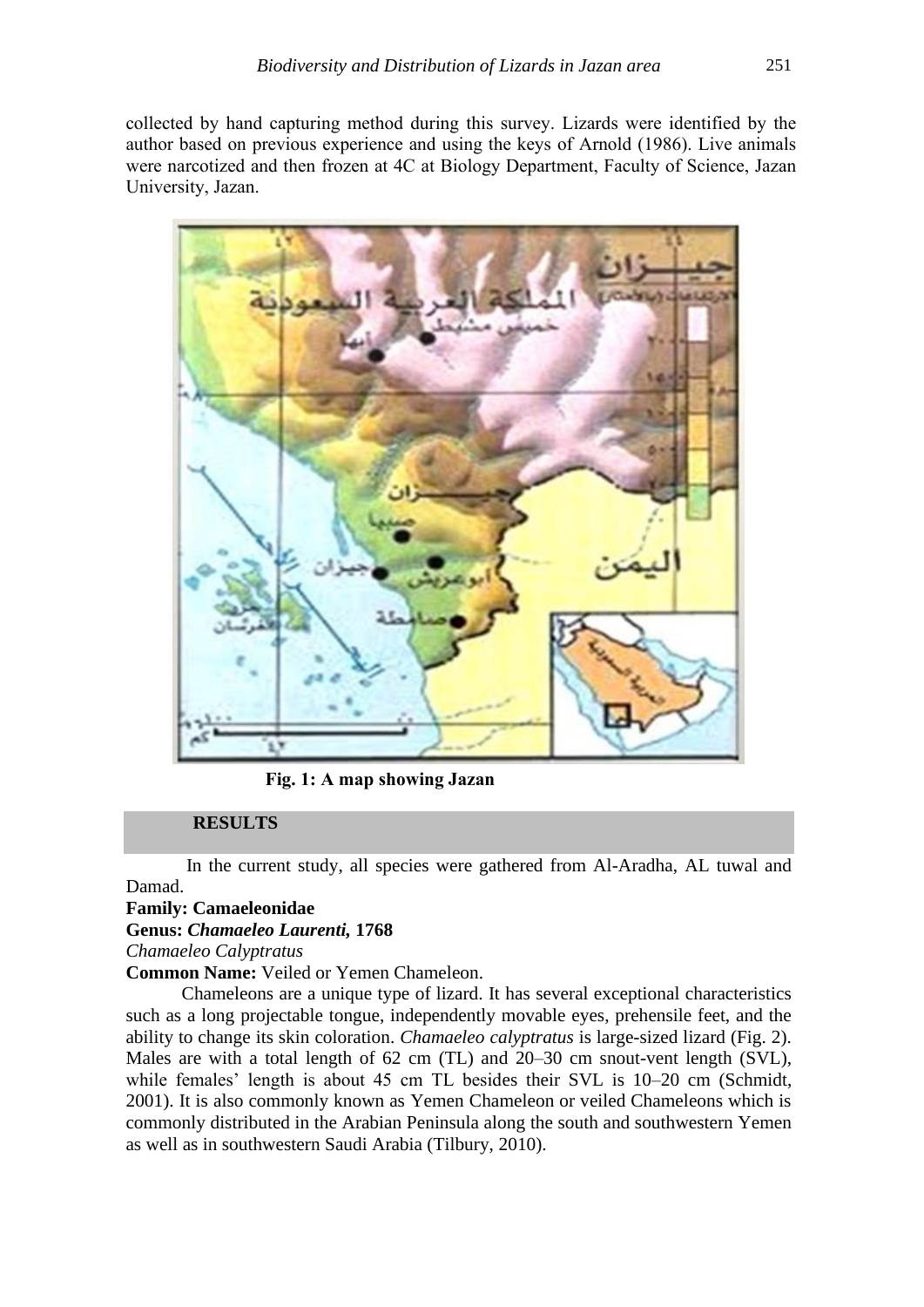## **Family: Scincidae**

 This family is widely spread in Australia, Africa and Asia. It lives in most environments. They have cylindrical bodies with conical heads and non-distinct necks from the trunk. They possess short limbs and the body is covered by smooth and shiny solid scales. Two species of this family were collected in Jazan region. The first of them is named *Chalcides ocellatus* (Fig. 3).

# **Genus:** *Chalcides,* **Laurenti, 1763**

### *Chalcides ocellatus*

**Common name:** Eyed Skink, Garden, or Ocellated Skink.

 This lizard is common in cultivated fields and around urban areas.The second species that was found in Jazan is *Scincus hemprichii* (Fig. 4).

# **Genus:** *Scincus* **Laurenti, 1768**

*Scincus hemprichii*

## **Common Name**: Sand Skink

 Sandy betrays, ideal were aggregations of free-floating sand with rich vegetation, frequently around roots.

## **Family: Gekkonidae**

 Members of this family are characterized by a flattened body at the poles, granulated scales, large head and prominent eyes. Some geckos have suckers at the end of their fingers helping them to stick to smooth surfaces such as walls and rocks. This family is widely spread in tropical, warm and temperate regions of the world. Three species of this family were collected in our survey of Jazan region (Figs. 5, 6 & 7).

# **Genus:** *Ptyodactylus* **Goldfuss, 1820**

*Ptyodactylus hasselquistii*

#### **Common Name**: Fan-footed Gecko

 This species lives in different habitats such as mountains, walls and soft sand. The body length is medium sized which is about 8-9 cm in total length. It has a triangleshaped head with comparatively large eyes. It also has yellowish-brown transparent skin which can be easily seen. It has five fingers with suckers for constancy on the flat surfaces during movement on the walls or ceilings.

#### **Genus:** *Pristurus* **Rüppell, 1835**

*Pristurus flavipunctatus*

**Common Name:** Middle Eastern Rock Gecko

 *Pristurus flavipunctatus* is small in size with a narrow body and a long tail. It is characterized by smaller SVL than TL with SVL of about 35-40mm. It appears greyish brown in color with inconspicuous dorsal and lateral patterns.

## **Genus:** *Stenodactylu***s Fitzinger, 1826**

*Stenodactylus selvini*

## **Common Name**: Slevin's Gecko

 It has the ability to adapt to living on relatively hard ground, coarse sandy planes, large wadis and sandy substrates.

#### **Family: Agamidae**

 Agamidae members are characterized by their triangular-shaped head, wide body covered by small scales and fleshy broad tongue. Two species were recorded in Jazan region (Figs.  $8 \& 9$ ).

## **Genus:** *Acanthocercus* **Fitzinger, 1843.**

*Acanthocercus adramitanus*

**Common Name**: Anderson's Rock Agama

It possesses extremely dry rough zones in sloping and bumpy areas.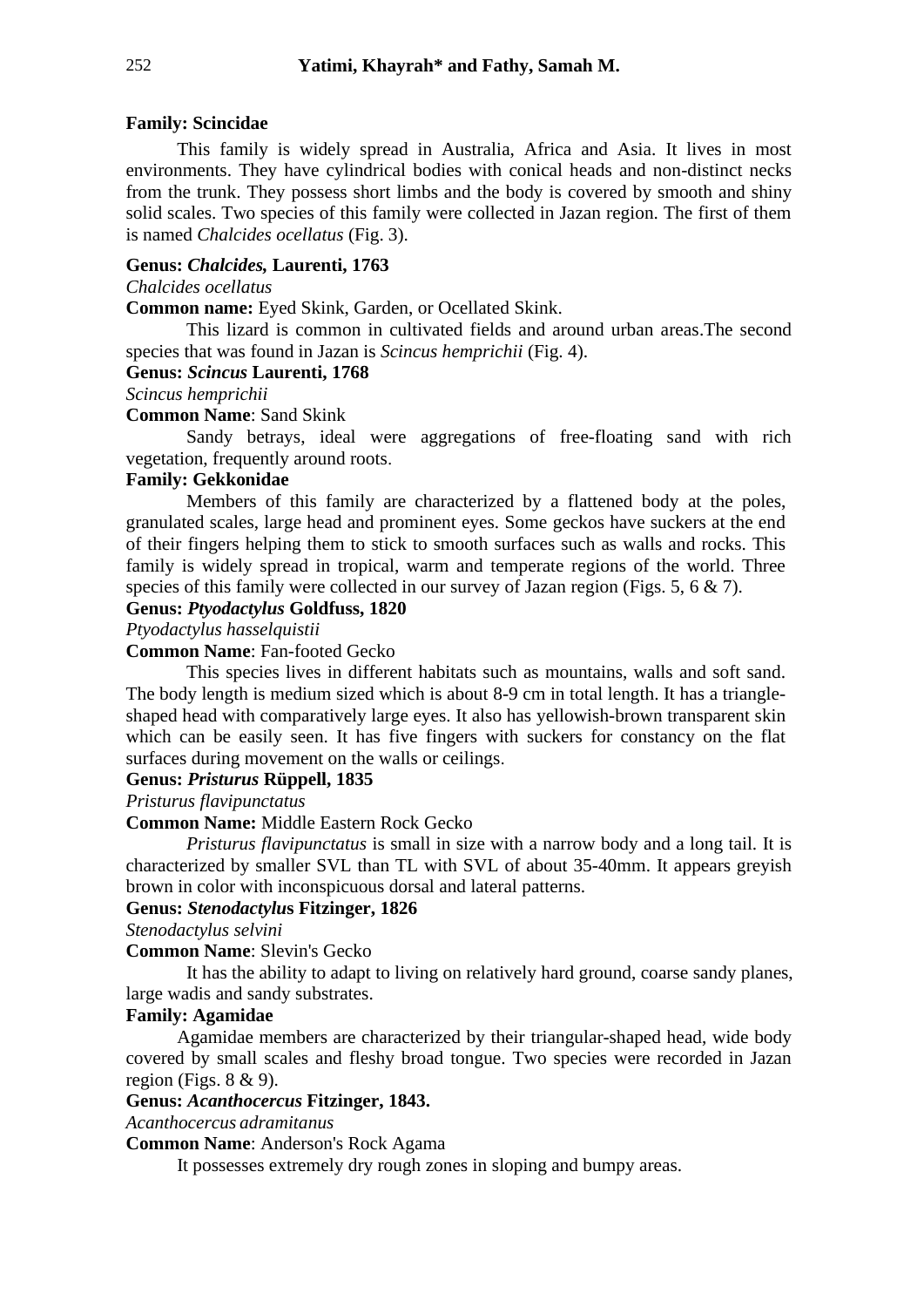# **Genus: Laudakia Gray, 1845**

*Laudakia stellio stellio* 

**Common Name:** starred Agama

 Starred agama inhabits rocky surfaces and walls of old buildings. It is often arboreal when large trees are available. It squeezes into cracks or climbs high on walls or trees.



**Fig. 2**: *Chamaeleo Calyptratus*



**Fig. 3**: *Chalcides ocellatus*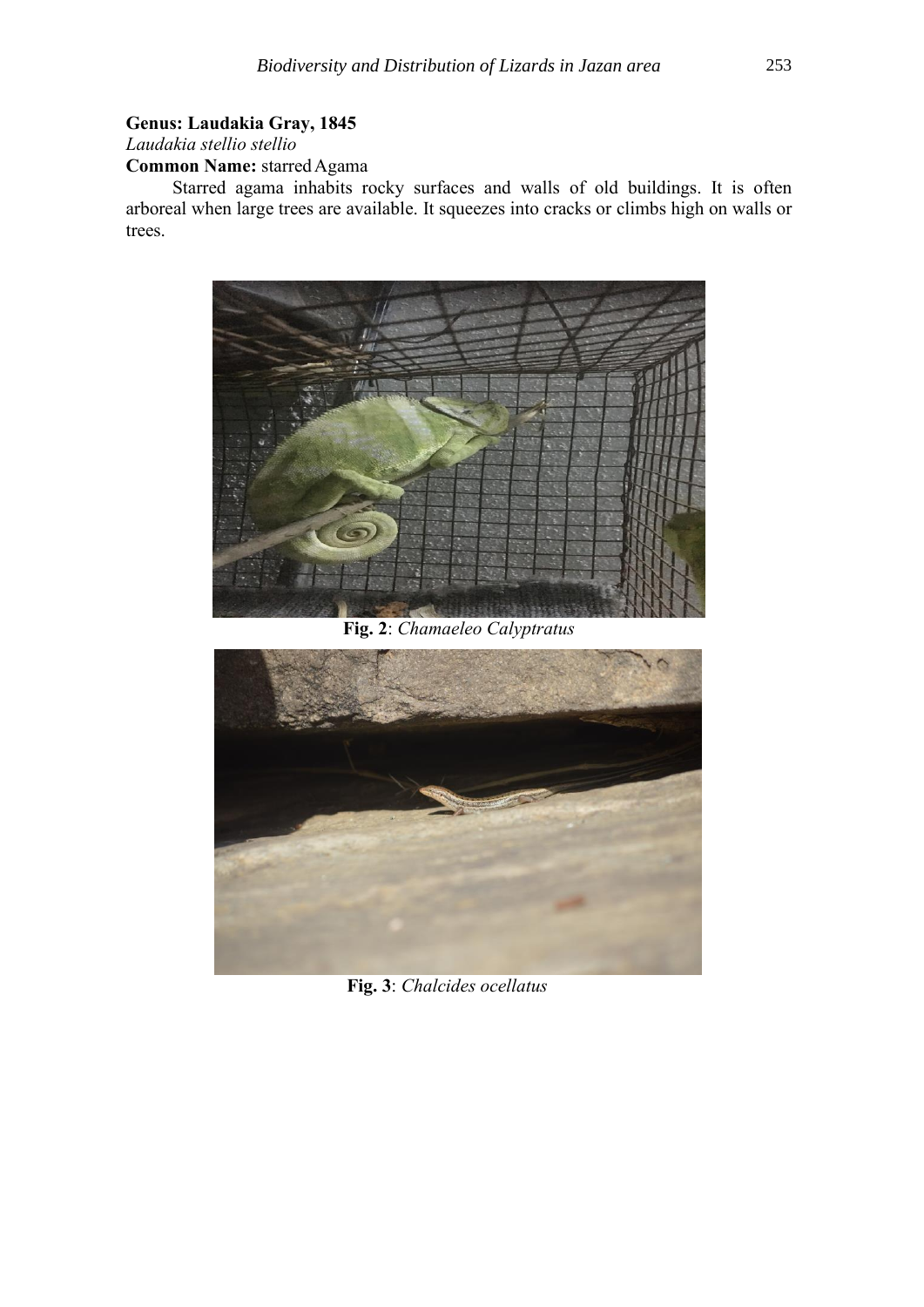

**Fig. 4:** *Scincus hemprichii*



**Fig. 5:** *Ptyodactylus hasselquistii*



**Fig. 6:** *Pristurus flavipunctatus*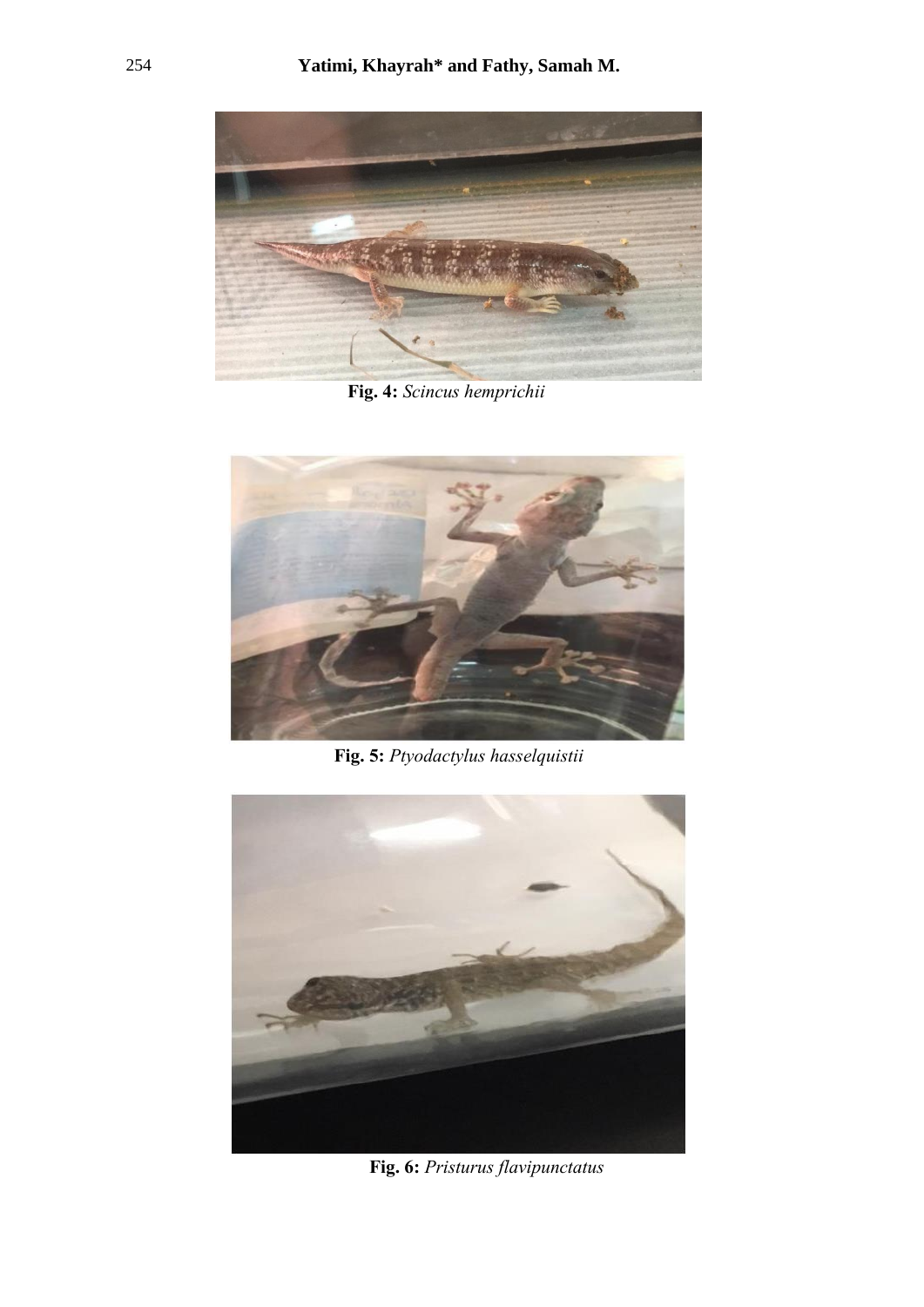

**Fig. 7:** *Stenodactylus selvini*



**Fig. 8:** *Agama (Laudakia) adramitana*



**Fig. 9:** *Laudakia stellio stellio*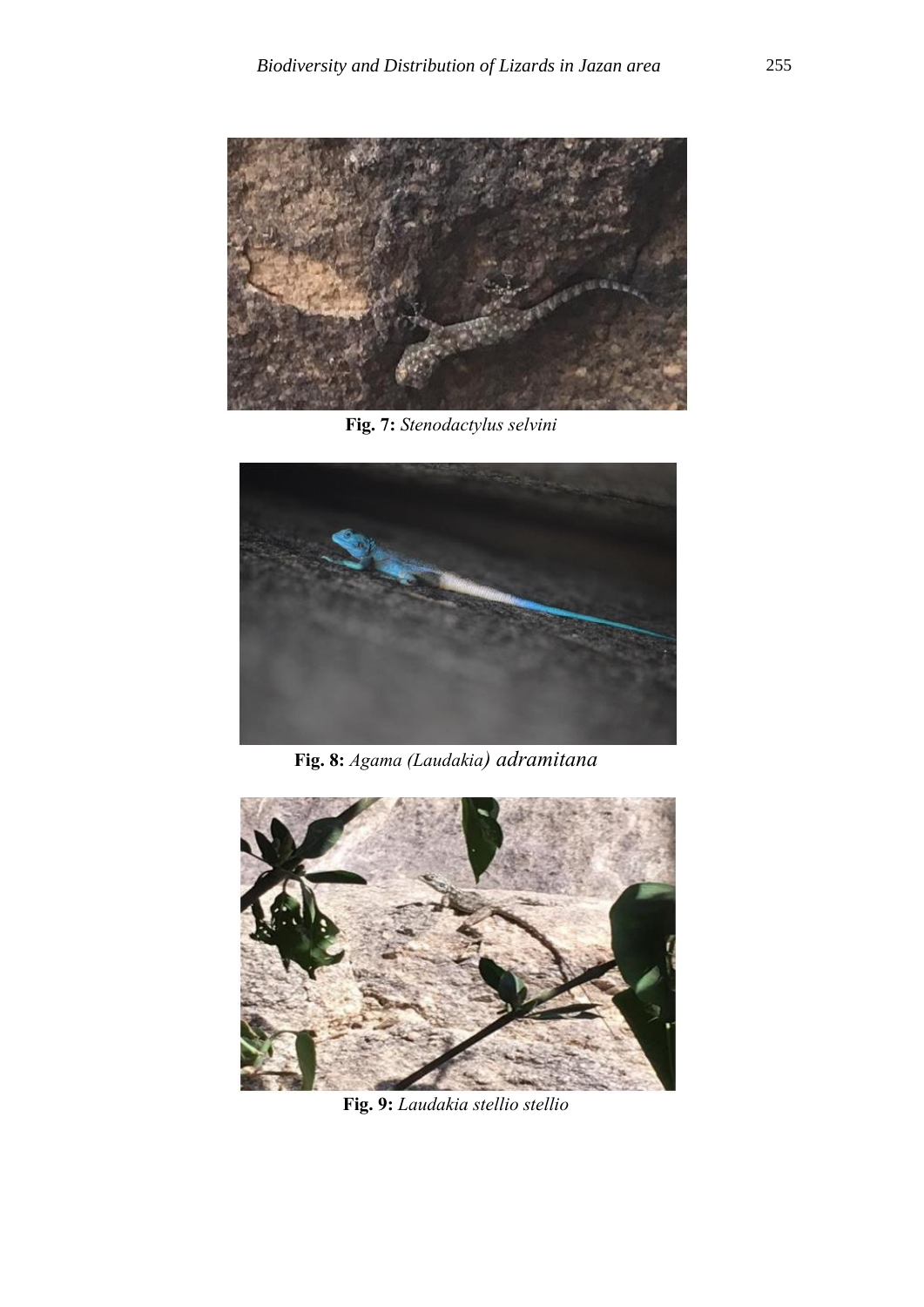| Scientific name            | Status in the study area | Coordinates |           |
|----------------------------|--------------------------|-------------|-----------|
| Chamaeleo Calyptratus      | Abundant                 | N 43.1291   | E 16.9223 |
| Chalcides ocellatus        | Abundant                 | N 42.9418   | E 16.5237 |
| Scincus hemprichii         | Abundant                 | N 42.9418   | E 16.5237 |
| Ptyodactylus hasselquistii | <b>Highly Abundant</b>   | N 42.7725   | E 17.1172 |
| Pristurus flavipunctatus   | <b>Highly Abundant</b>   | N 43.1291   | E 16.9223 |
| Stenodactylus selvini      | Abundant                 | N 43.1291   | E 16.9223 |
| Acanthocercus adramitanus  | Abundant                 | N 43.1291   | E 16.9223 |
| Laudakia stellio stellio   | Abundant                 | N 43.1291   | E 16.9223 |

**Table 1:** Co-ordinates: Latitude, longitude and altitude, of the collected specimens by a GPS

## **DISCUSSION**

 In spite of the variation of habitats existing in Saudi Arabia, Jazan is one of the richest regions in animal diversity, especially in lizard fauna (Masood and Asiry, 2012). The biodiversity of lizards found in the zone was surveyed in the current investigation. Although several previous studies on various species of lizards in different regions of Saudi Arabia were carried out, Jazan is still an area that doesn't receive prominent attention to its wealthy fauna generally and lizards in specific. There are very few studies on Lizards in territory compared with other regions. Up to our knowledge, this work represents one of the first studies which transact with lizards' biodiversity in Jazan.

 Lizards' diversity has been studied in Southwestern Saudi Arabia (Masood and Asiry, 2012), yet not enough examinations had been made to provide essential data about the species abundance and diversity of this kind of reptile, principally the geographical propagation and dispersions in Jazan region. This investigation recorded eight-species from various zones in Jazan which belong to four families, family Camaeleonidae, family Scincidae, family Gekkonidae, and family Agamidae. These families were collected from different zones of the study region.

 The first species that was noticed in the present survey is *Chamaeleo calyptratus.* It has been recorded that the previous species was found in the southwestern Arabian Peninsula in western Yemen and southwestern Saudi Arabia. *Chalcides ocellatus*, which belongs to the family Scincidae, was demonstrated in this work. It was reported that *Chalcides ocellatus* was found enormously in different regions throughout the kingdom such as Bisha, Asir, and Ha'll (Masood and Asiry, 2012; Alshammari and Ibrahim, 2015).

 Another species also belongs to the family Scincidae is *Scincus hemprichii* which was reported previously by other authors (Abdel-Baki *et al.,* 2013). In addition, the family Gekkonidae demonstrated three species, the *Ptyodactylus hasselquistii, Stenodactylus selvini,* and *Pristurus flavipunctatus. Ptyodactylus hasselquistii* which was recorded in our work, was found in Bisha, Asir, Ha'll, and Tabuk (Masood and Asiry, 2012; Aloufi and Amr, 2015). Regarding *Stenodactylus selvini,* it was recorded in Turaif and Ha'll (Alshammari and Ibrahim, 2015; Al-Sadoon *et al.,* 2016). In Arabian Peninsula, *Pristurus flavipunctatus* was found around Makkah, along Asir's mountains, and Farasan's island to Yemen (Masseti, 2014). Regarding Family Agamidae, two species were registered in this study; *Acanthocercus adramitana* and *Laudakia stellio stellio*. It has been reported that the first type also exists in the Western region of Saudi Arabia (Farag and Banaja, 1980), while the other one was found in Asir and Tabuk (Masood and Asiry, 2012; Aloufi and Amr, 2015). It is noteworthy to know that the lizards of Jazan are similar to those present in other neighboring areas which extend from southwest Asia,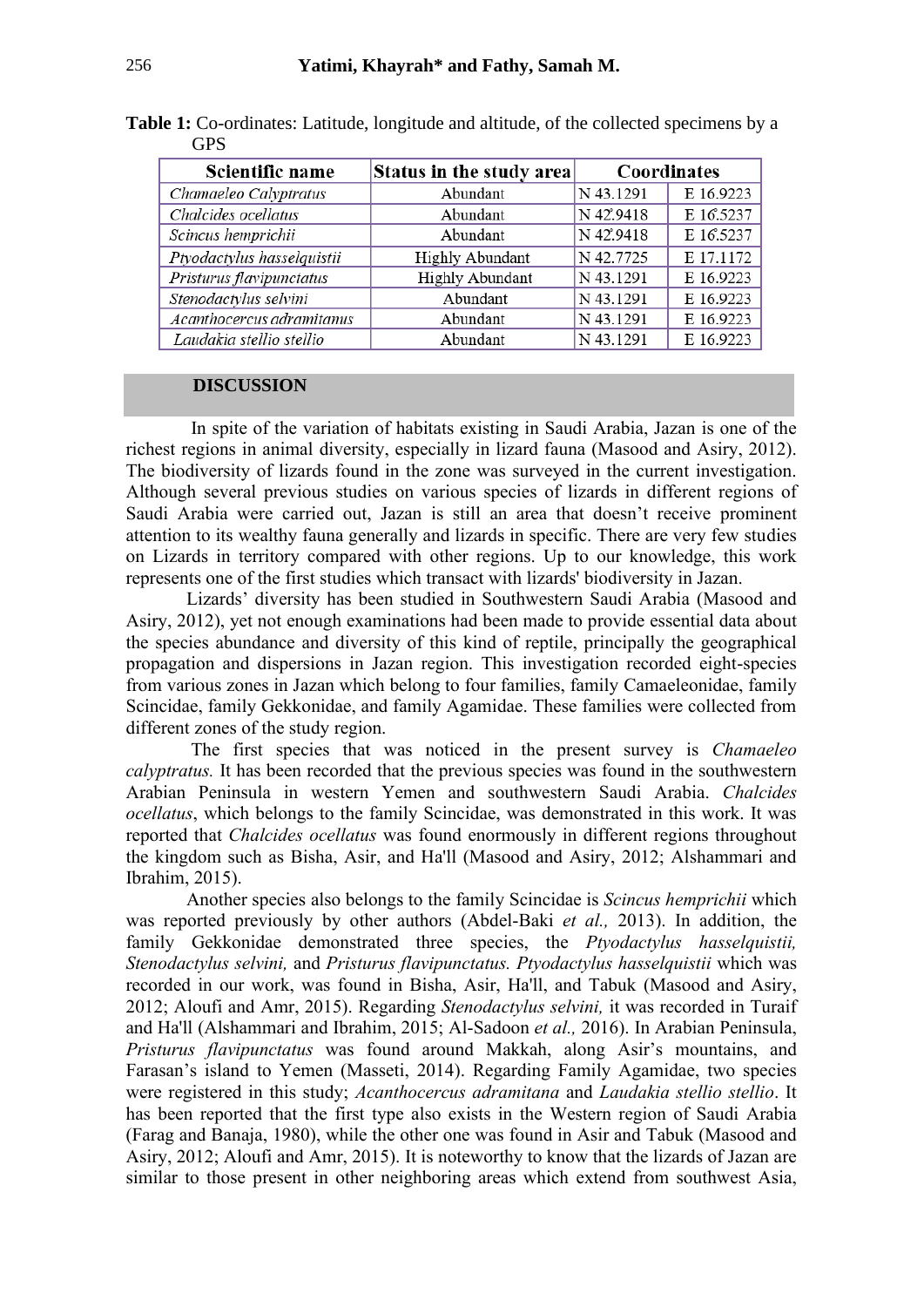northwest Ethiopian district, Palestine, Jordan to Arabian Peninsula (Masood and Asiry, 2012).

 Climatic conditions and other factors such as the topography, the height, shape of the land, and vegetation, play an important role in the distribution of lizards in the Jazan zone (Al-Sadoon *et al.,* 2016). All these factors are reflected in particular in the ecosystem, behavior, distribution of the fauna in Jazan region and distribution of the lizards in the study area (Farag and Banaja, 1980).

# **Conclusions**

 In conclusion, this study recorded eight species of lizards from different areas in Jazan, most of them ranged from highly abundant to abundant or common. The widespread of species belonging to the family Gekkonidae in the study zone may basically be related to the ability of these species to live in assortments of habitats; including sand, gravel, and rocks, which may be utilized as a shelter from any interruption to their diversities.

#### **Acknowledgment**

 We are very thankful to Allah for his support and help to carry on and complete this work. Finally, yet importantly, the first author wants to extend special gratitude to her family and her friends for their endless love.

#### **REFERENCES**

- Abd Rabou, A.F., Yassin, M.M., Agha, M.R., *et al.* (2007). The Herpetofauna of the Gaza Strip with Particular Emphasis on the Vicinity of Wadi Gaza. *The Islamic University Journal (Series of Natural Studies and Engineering),* (1): 111–135.
- Abdel-Baki, A.S., Al-Quraishy, S., Abdel-Haleem, H.M. (2013). A new species of Choleoeimeria (Apicomplexa: Eimeriidae) from the lizard, Scincus hemprichii (Sauria: Scincidae). *Folia Parasitologica,* 60(3):232–236.
- Abuzinada, A.H., Robinson, E.R.., Nader, I.A., *et al.* (2004). First Saudi Arabian National Report on the convention on biological diversity. The National commission for Wildlife conservation and development, Riyadh. Siyadh. Saudi Arabia., pp. 27–28.
- Al-Farraj, A.S. (2008). The Mineralogy of Clay Fractions in the Soils of the Southern Region of Jazan Saudi Arabia. *Journal of Agronomy,* 7(2): 115–126.
- Aloufi, A.A., Amr, Z.S. (2015). On the herpetofauna of the Province of Tabuk, northwest Saudi Arabia (Amphibia, Reptilia). *Herpetozoa,* 27(3/4): 147–158.
- Al-Sadoon, M.K., (1988). Survey of the reptilian fauna of the Kingdom of Saudi Arabia. II. The lizard and amphisbaenian fauna of Riyadh Province. *Bulletin of the Maryland Herpetological Society,* (24):58–76, Baltimore.
- Al-Sadoon, M.K., (1989). Survey of the reptilian fauna of the kingdom of Saudi Arabia I – the snake fauna of the central region. *Journal of King Saudi University of Science*, (1): 53–69.
- Al-Sadoon, M.K., (2010). Survey of the reptilian fauna of the kingdom of Saudi Arabia IV. The lizards, snakes and amphisbaenian fauna of Al-Hassa Region. *Journal of the Egyptian-German Society of Zoology,* (61):59–85.
- Al-Sadoon, M.K., Al-Farraj, S.A., Abdo, N.M., (1991). Survey of the reptilian fauna of the kingdom of Saudi Arabia. III. An ecological survey of the lizard, amphisbaenian and snake fauna of Al-Zulfi Area. *Bulletin of the Maryland Herpetological Society,* 27 (1): 1–22, USA.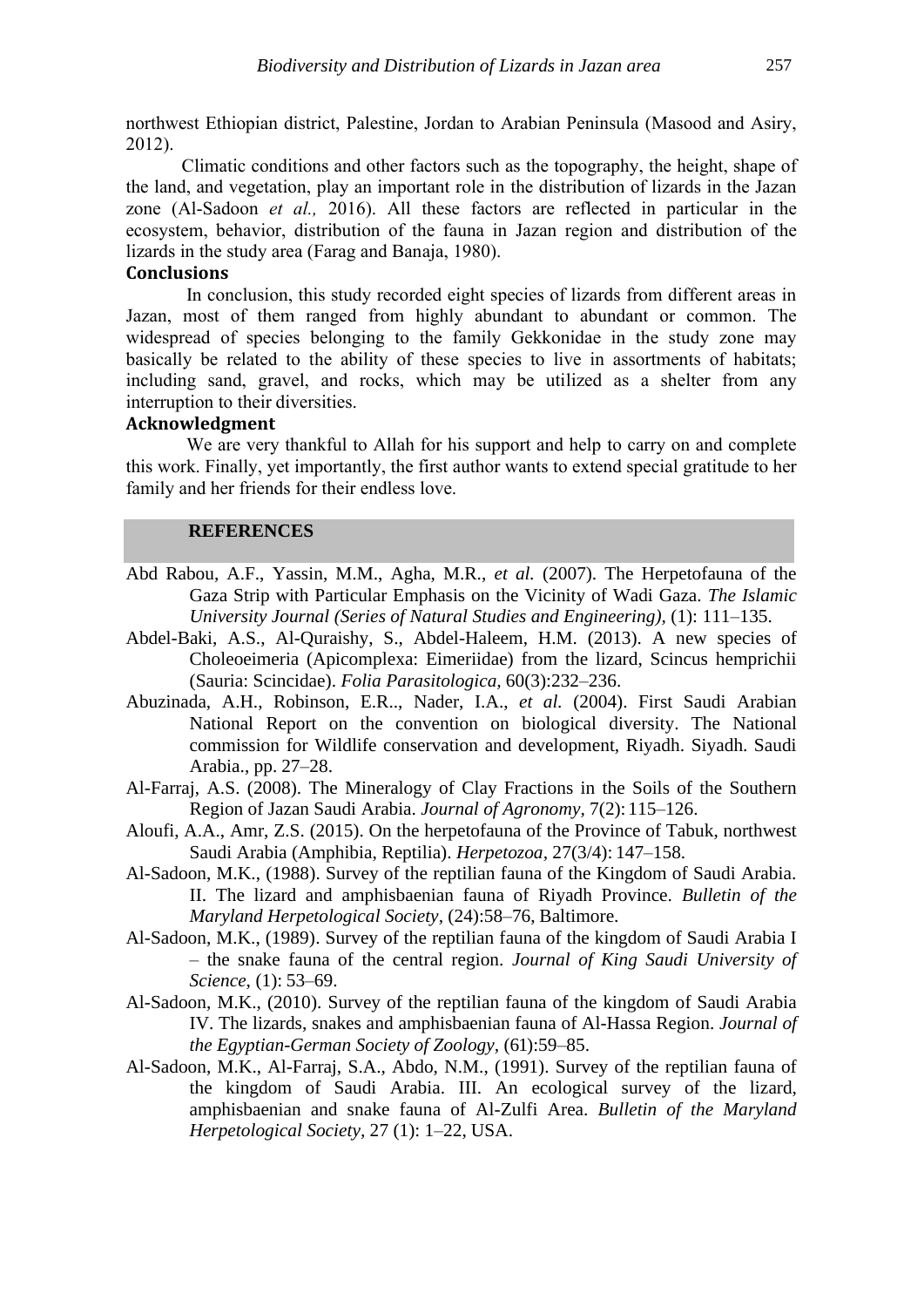- Al-Sadoon, M.K., Paray,B.A., Al-Otaibi,H.S. (2016). Survey of the reptilian fauna of the Kingdom of Saudi Arabia. V. The lizard fauna of Turaif region. *Saudi Journal of Biological Sciences,* (23):642–648.
- Alshammari, A.A., IBRAHIM, A.A. (2015). Lizards and snakes in the historical faid protected area (faid hema), ha'il region, Saudi Arabia.*Herpetological Conservation and biology,* 10(3):1021–1029.
- Capula, M. (1989). Simon and Schuster's guide to reptiles and amphibians of the world. Simon and Schuster Inc., pp.256.
- Farag, A.A., Banaja, A.A., (1980). Amphibians and reptiles from the western region of Saudi Arabia. *Bulletin of Sciences King Abdulaziz University,* (4): 5–29.
- Greenie, H.W. (2003). Lizards: Windows to the Evolution of Diversity.University of California, Berkeley and Los Angeles, California.
- Hussein, H.K., Darwish, A.D. (2001). A Survey of the herpetofauna of Bisha district, South of Saudi Arabia. *OnLine Journal of Biological Sciences,* 1(8): 728–730.
- Mandaville, J.P., (1967). The hooded Malpolon moilensis reuss and notes on other snakes of North-Eastern Arabia. *Journal of the Bombay Natural History Society,* 64 (1): 115–117.
- Masood, M. F. (2012a). Ecological studies on the diversity of terrestrial poisonous snakes "Proteroglyphous" of Jazan region Kingdom of Saudi Arabia (Reptilia: Ophidia). *The Egyptian Journal of Hospital Medicine,* (49): 839–856.
- Masood, M.F. (2012b). Ecological distribution of snakes' fauna of Jazan region of Saudi Arabia Egypt. *Egyptian Academic Journal of Biological Sciences,B.Zoology,* 4(1): 183–197.
- Masood, M.F., Asiry, A.A. (2012). Ecological studies on diversity of Herpetofauna in Asir region, Kingdom of Saudi Arabia. *Egyptian Academic Journal of Biological Sciences, B.Zoology,* 4(1): 143–163.
- Masseti, M. (2014). Herpetological enigmas from the Arabian seas, with particular reference to the Sarso island racer, Platyceps insularis Mertens, 1965 (Farasan archipelago, Saudi Arabia). Scripta Herpetologica. Studies on Amphibians and Reptiles in honour of Benedetto Lanza , pp.99-116.
- Melville, J., Harmon, L.J., Losos, J.B. (2006). Intercontinental community convergence of ecology and morphology in desert lizards. *Proceedings of the Royal Society of London B,* 273(1586): 557–563.
- Sallam, M.F.,Al Ahmed,A.M., Abdel-Dayem,M.S. (2013). Ecological Niche Modeling and Land Cover Risk Areas for Rift Valley Fever Vector, Culex tritaeniorhynchus Giles in Jazan, Saudi Arabia. *PLOS ONE,* 10(3): 1–13.
- Schmidt, W. (2001). Chamaeleo calyptratus: The Yemen chameleon. Münster, Germany:Matthias Schidt Publications.
- Tibury, C.R. (2010). Chameleons of Africa:an atlas: including the chameleons of Europe, the Middle East and Asia. Edition Chimaira.
- Vitt, L. J. & Pianka, E. R. (2005). Deep history impacts present-day ecology and biodiversity. *Proceedings of the National Academy of Science USA.,* (102): 7877–7881.